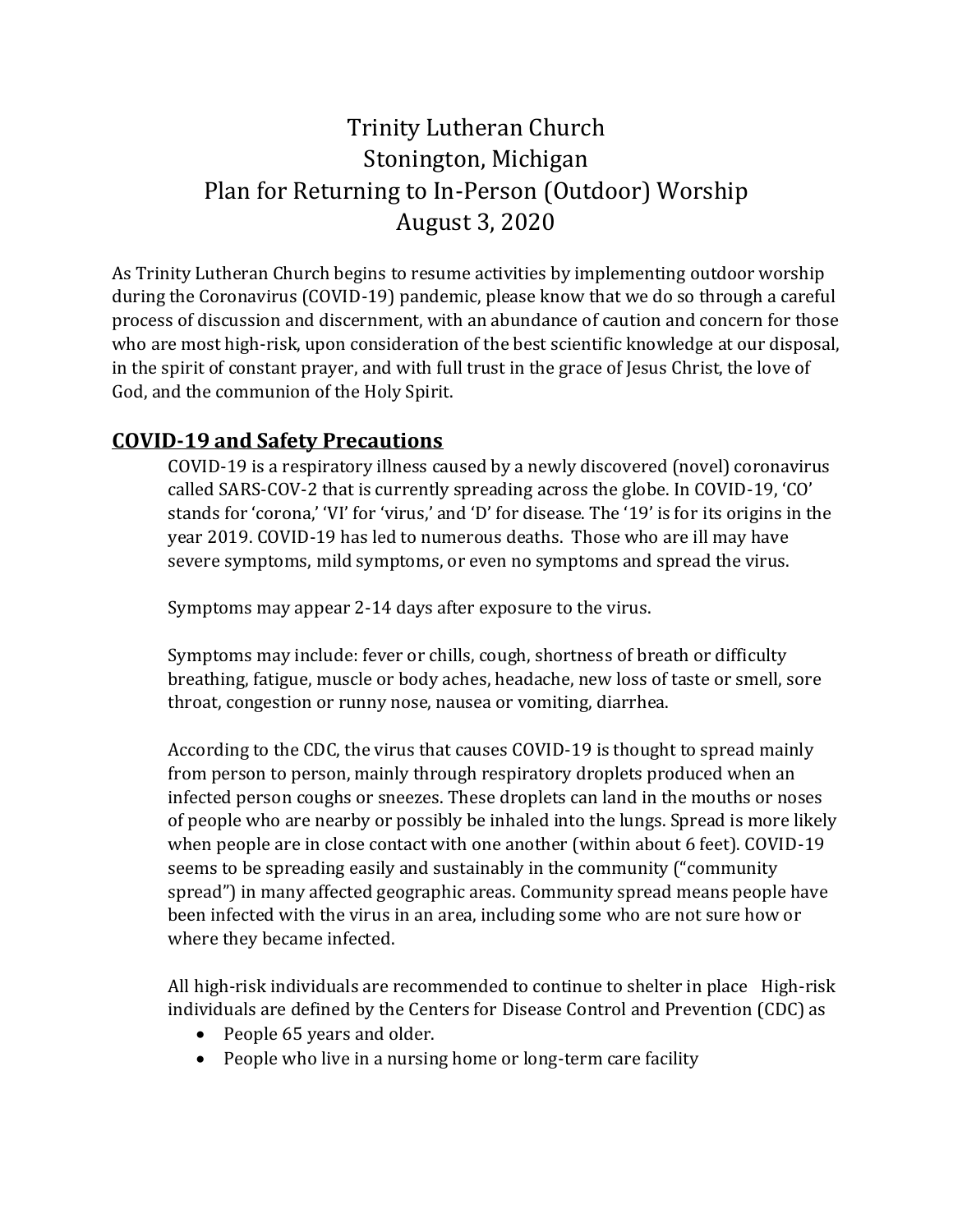• People of all ages with underlying medical conditions, particularly if not well controlled, including: people with chronic lung disease or moderate to severe asthma, people who have serious heart conditions, people who are immunocompromised, people with severe obesity (body mass index [BMI] of 40 or higher), people with diabetes, people with chronic kidney disease undergoing dialysis, and people with liver disease.

PPE is an acronym referring to personal protective equipment. According to the CDC, PPE can include, but is not limited to: masks, gloves, protective eyewear, respirators, gowns, etc. For a full list please see the CDC's website.

Hand Hygiene: the CDC recommends using hand sanitizer with greater than 60% ethanol or 70% isopropanol. Hands should be washed with soap and water for at least 20 seconds.

The church will have hand sanitizer readily available to all attending worship.

Physical Distancing (also often referred to as social distancing): the CDC defines physical distancing as keeping space between yourself and other people outside of your home. To practice physical distancing please stay at least six feet (about two arms' length) from other people, do not gather in groups, stay out of crowded places, and avoid mass gatherings (unless cleared to do so by State of Michigan Executive Orders).

## **Gathering Together for Worship**

#### Physical Building and Grounds

The parking lot of the church will be the designated physical space for worship until further notice. In the event of inclement weather, the Church Council President will decide whether or not to cancel worship by 7:30am, and implement the calling tree.

Church Council Members will be responsible for marking out the required six foot distance for each parishioner on the parking lot surface with sidewalk chalk.

The altar and lectern will be set up on the north side of the church building facing north. The congregation will be seated in the parking lot facing south.

There will be a designated area where church members can park and remain in their vehicles for the worship service if they choose to do so.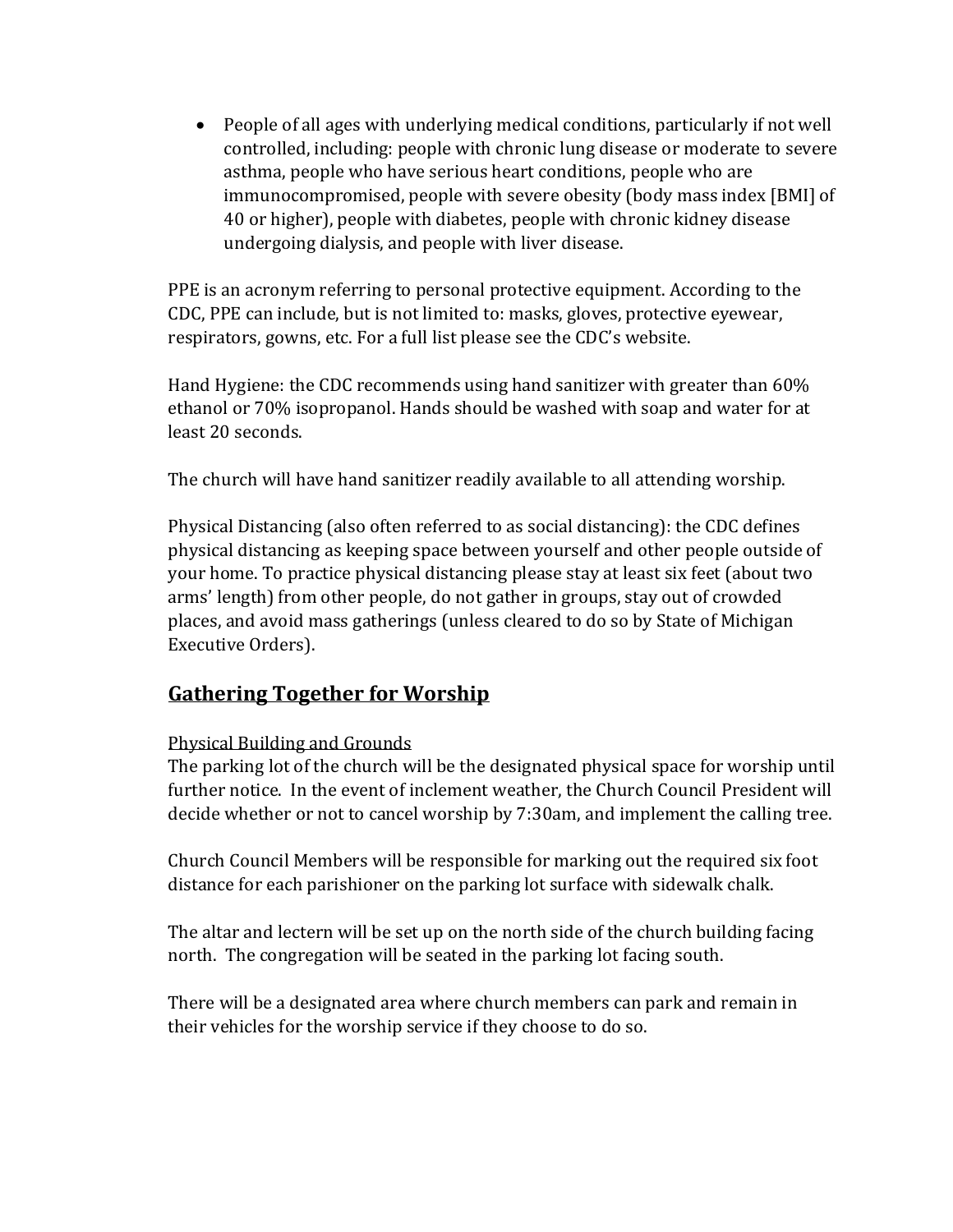Usher Responsibilities:

- Ushers are responsible to assist with parking and seating.
- Ushers will take attendance and keep a record of who is attending each service (for purposes of contact tracing should a member test positive for COVID-19).
- Ushers will ensure that everyone is wearing a face covering. If needed, the usher will provide a face covering to individuals who do not have one.
- Ushers are responsible to enforce social distancing and safe practices as much as possible.
- If an individual refuses to follow the guidelines and rules for worship, the usher will ask them to leave.
- If ushers are not comfortable assuming any of the above responsibilities, a church council member will step in and perform the duty.

### Altar Guild Responsibilities

- The Altar Guild will be responsible for setting up the table for bulletins, hand sanitizer, and offering box each Sunday. The round table normally located in the hallway behind the door near the office (by the light switches) will be used as the outdoor table.
- The Altar Guild will also be responsible for taking the table down, sanitizing it, and placing it in the storage shed near the church.

# **Monitoring and Preparing**

In the event that a congregant becomes sick during worship, he or she will be separated from the rest of the congregation in a designated area.

Should an individual who attended worship be diagnosed with COVID-19, this needs to be reported to the pastor and the church council president. The church council president or pastor will notify local health officials, and communicate with staff and congregants about potential exposure while maintaining confidentiality as required by the Americans with Disabilities Act (ADA) or other applicable laws and in accordance with religious practices.

The church council president and/or pastor will advise those with exposure to a person diagnosed with COVID-19 to stay home and self-monitor for symptoms, and follow CDC guidance if symptoms develop.

The church council president and/or pastor will advise congregants with symptoms of COVID-19 or who have tested positive for COVID-19 not to return to worship until they have met CDC's criteria to discontinue home isolation.